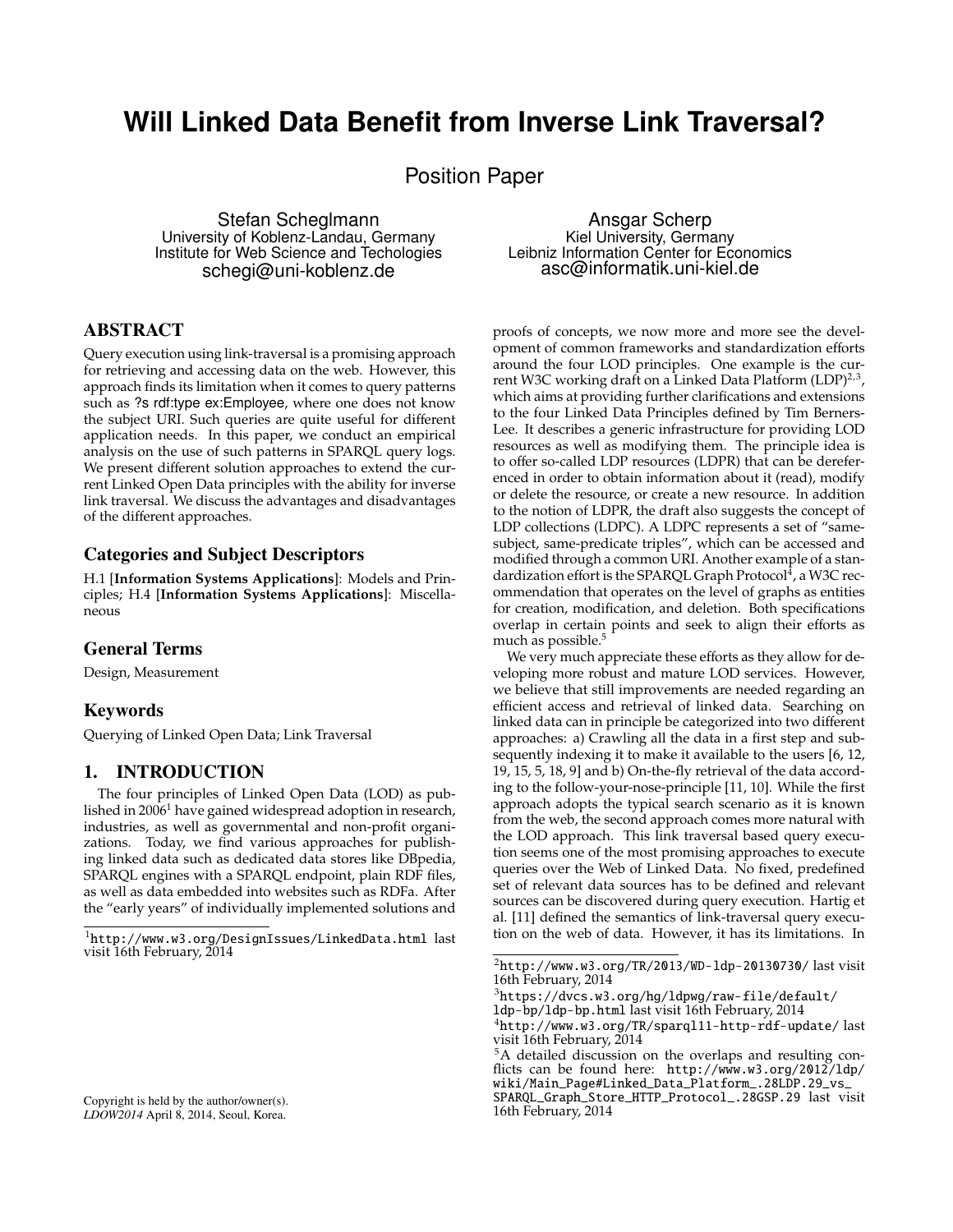order to illustrate this, let us consider a simple example taken from Hartig and Freytag [11] as shown in Listing 1 below.

```
Listing 1: Example query on LOD (from [11]).
1 SELECT ?p ?l WHERE \{2 \n  <http://bob.name> <http://.../knows> ?p.3 ?p <http://.../currentProject> ?pr.
4 ?pr \langle \text{http://.../label}>?1.
5 }
```
The query specifies the information need to obtain a list of project names that friends of <http://bob.name> work on. This query can be executed over LOD as shown by the authors [11]. Still, executing queries on LOD has significant limitations when it comes even to slighty different information needs. For example, we might not know a-priori the existence of Bob or even if we know about him as person, we might not be aware of <http://bob.name> being the URI representing him. Thus, we like to execute a query on LOD as shown in Listing 2 where we do not know the subject URI of the first query pattern. Such a query is useful, e. g., on data providers such as the fictitious media company Big Lynx described in the Linked Data book by Heath and Bizer<sup>6</sup> to first determine *which employees* are working with the company, before finding out further information about each person.

```
Listing 2: Query requiring inverse traversal.
1 SELECT ?s WHERE
2 ?s \langlehttp://.../type>
3 <http://.../BigLynx/Employee>.
4 }
```
However, this and similar queries cannot be executed on the LOD today as it requires an inverse link traversal from the Big Lynx specific vocabulary defining the concept Employee to the resource URIs that are typed with this concept. Please note that our discussion of inverse traversal mainly addresses the rdf:type triples. However, the ideas can be applied in principle to triples with any kind of properties. We refer to this at some parts of the paper.

Below, we first further illustrate and motivate the need for an local inverse link traversal of rdf:type predicates on LOD. Subsequently, we conduct an empirical analysis on the use of SPARQL queries involving query patterns such as the one shown in Listing 2. We present possible approaches to extend the current LOD principles with the ability for inverse link traversal and discuss its advantages and disadvantages. Finally, we present related work before we conclude.

# 2. QUERIES ON THE SEMANTIC WEB

In order to motivate the need for an inverse link-traversal for querying LOD, we first look into further detail how queries on the Semantic Web are executed. To this end, we consider and discuss the following two questions:

**(1)**Why is it not sufficient to fall back to other query paradigms like SPARQL in cases where we need to resolve query patterns such as the example in Listing 2.

**(2)** Is this pattern important enough and would the local execution generate enough benefit to justify such an intervention into existing standards?

First, we address Question 1: As already mentioned, one might argue that one should fall back to SPARQL in cases where link traversal based query execution is not sufficient. But this might not always be possible. According to the state of the LOD cloud<sup>7</sup> in 2011, only 68% of the data sources in the LOD cloud provide SPARQL endpoint to allow expressive queries to be asked against the datasets. The remaining 31% are only accessible by link traversal queries.

But also the stability of provided SPARQL endpoints is of interest. Buil-Aranda et al. [4] studied the current state of available public SPARQL endpoints. They conducted various experiments to test discoverability, interoperability, performance, and availability. According to them availability of SPARQL endpoints is still an issue. In their experiments, they monitored 427 public SPARQL endpoints which are registered at DataHub<sup>8</sup> over a 27-month long experiment. Regarding the availability, they conclude that only around 32% of the endpoints reach an uptime of 99−100%, 59% an uptime over 75%, and 29.3% are available less than 5% of the time.

In order to answer Question 2, we rely on SPARQL query logs. Different analyses about the current usage of SPARQL already provide a well substantiated line of argumentation. For instance, Gallego et al. [2] analyzed the USEWOD2011 dataset. Their results show that more than 90% of the queries consist of less than 3 query patterns. SPARQL query patterns with the subject unbound while given predicate and object corresponds to our rdf:type pattern. They are the third most used type of patterns, with 7% in DBpedia and 46% in Semantic Web Dog Food (SWDF)<sup>9</sup> conference metadata. Möller et al. [14] applied similar analysis on a different dataset. They conducted an analysis on query logs of SWDF, DBpedia, DBtune, and RKBExplorer (RKB). In their analysis they came to comparable results, 90% consist of less than three triple patterns. The query pattern with unbound subject is used in 43% of the SWDF queries, 68% of the DBTune queries, 68% of the RKB queries, and 50% of the DBpedia queries.

Nethertheless, we conduced our own analysis, in order to show the frequent use of rdf:type in SPARQL query patterns. We extracted SELECT queries taken from the USE-WOD2013<sup>10</sup> data challenge files. The USEWOD2013 queries where taken from Apache CLF<sup>11</sup> logs of four different linked open data sources, Linked Geo Data (LGD)<sup>12</sup>, DBpedia<sup>13</sup>, bio2RDF<sup>14</sup>, and Semantic Web Dog Food (SWDF) conference metadata. Table 1 shows the results of our analysis.

We could show that around 11% of all SELECT queries from the aforementioned logs contain at least one pattern with rdf:type as predicate. This ratio ranges from less than 1% in the bio2rdf queries up to 14.1% in the DBpedia queries. Please note that there is also the possibility that a triple pattern like ?pr rdf:type ex:ResearchProject is contained in queries like that one in Listing 1. In such cases, the query does not

<sup>8</sup>http://datahub.io/en/dataset?res\_format=api\

%2Fsparql last visit 16th February, 2014

 $10$ http://data.semanticweb.org/usewod/2013/ last visit 16th February, 2014

<sup>11</sup>Common Log Format, an informal standardhttp://en. wikipedia.org/wiki/Common\_Log\_Format last visit 16th February, 2014

<sup>12</sup>http://linkedgeodata.org/About last visit 16th February, 2014

<sup>13</sup>http://DBpedia.org/About last visit 16th February, 2014

<sup>14</sup>http://bio2rdf.org/ last visit 16th February, 2014

 $^{6}$ http://linkeddatabook.com/editions/1.0/ last visit 16th February, 2014

<sup>7</sup>http://lod-cloud.net/state/ last visit 16th February, 2014

<sup>9</sup>http://data.semanticweb.org last visit 16th February, 2014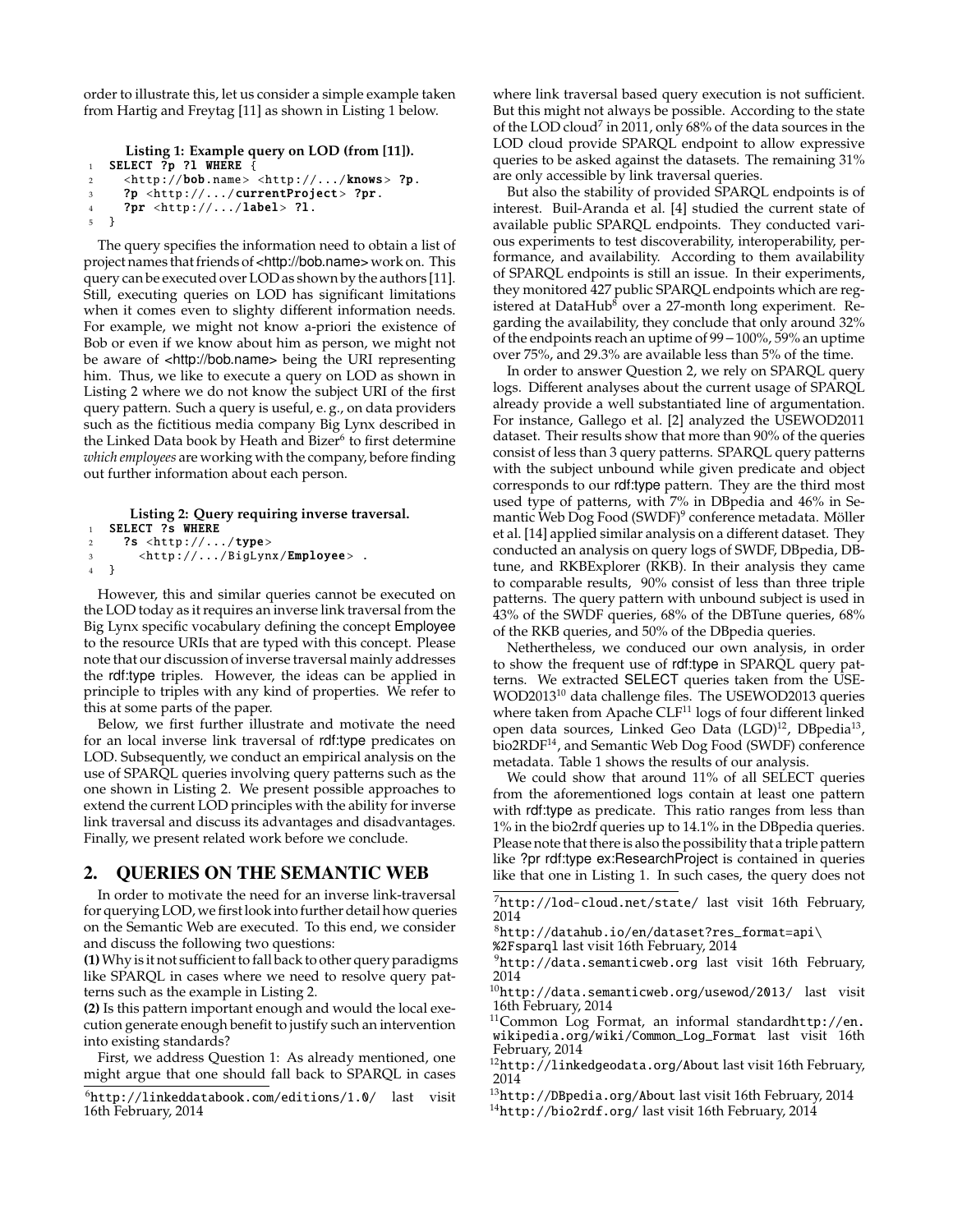| <b>DataSet</b> | #SELECT        | #Queries w. | Ratio         |
|----------------|----------------|-------------|---------------|
| <b>DataSet</b> | <b>Oueries</b> | rdf:type    | $\frac{0}{0}$ |
| <b>LGD</b>     | 1.639.889      | 139.788     | 8.52          |
| <b>DBpedia</b> | 27,089,369     | 3,819,413   | 14.10         |
| <b>SWDF</b>    | 11,157,747     | 556,783     | 4.99          |
| bio2rdf        | 179.370        |             | 0.00          |
| total          | 40,066,375     | 4,515,985   | 11.27         |

**Table 1: SPARQL query statistics on the USEWOD2013 dataset**

necessarily need the possibility to inverse traversal of rdf:type links. However, investigating these cases was beyond scope of our analysis.

# 3. POSSIBLE SOLUTION APPROACHES

In Linked Data, each resource has an explicit URI which can be resolved in order to retrieve additional information about this entity. However, how can one do this for RDF types, i. e., how to dereference RDF type URIs? Here, two principal challenges have to be addressed:

- RDF types used in linked data sources are often not defined by the source itself, e. g., foaf:Person. Thus, the provider hosting the vocabulary does not know anything about the data sources that are using the vocabulary to describe the resources.
- In addition, resolving RDF types such as foaf:Person in order to retrieve its instances can potentially lead to a very large amount of results. In an extreme case, i. .e, when we aim at resolving the RDF type rdf:Resource, we end up retrieving all instances.

In order to address the challenges, one cannot operate on a global level, i. e., on the entire Web of Linked Data. Rather, we aim to provide resources of RDF types only on a local level, i. e., resources hosted by data sources that are run by a single organization or hosted on a single pay-level domain. Thus, when resolving a RDF type such as foaf:Person, a data provider operating a specific pay-level domain may return a reference containing information about all instances it defines using this type, e. g., by the semantic pingback mechanism [17]. In summary, we can come up with the following solution approaches based on common REST practices to allow inverse link traversal on Linked Data:

*Approach 1: Simple URI Queries.* It is possible that linked data providers extend their servers with mechanisms that allow for HTTP GET requests with embedded queries. This is inspired by the W3C standardization of Media Fragments<sup>15</sup>, i. e., the definition of a unique URI scheme to access fragments of media assets such as images and videos on the web. A media fragment URI specification supports a lightweight mechanism to embed queries in such URIs. According to the standard every URI consists of four parts:

**Listing 3: Media Fragment URI Schema** 1 <scheme name> : <hierarchical part> 2  $[ ? <$ query >  $] [ # <$ fragment >  $]$ 

For inverse rdf:type traversal like in Listing 2 such an URI with an embedded query might look like the examples displayed in Listing 4. Query (1) introduces "instanceOf" as keyword to indicate inverse of rdf:type. This would allow to retrieve all instances of a specific RDF type. Query (2) extends this to "subjectOf" and allows to specify with another parameter the property URI like here the rdf:type. This allows to embed queries for arbitrary inverse properties.

#### **Listing 4: Embedded Queries** (1) http://ex.com/instance0f? <http ://.../ BigLynx/Employee > (2) http :// ex.com/ subjectOf? p=<http ://.../ #type >& o=<http ://.../ BigLynx/Employee >

In order to address the problem that a data provider hosts a very large number of resources of specific RDF type, the data can be retrieved in a paginated manner. For example, the simple HTTP GET query can be extended by determining a limit and an offset for the data, e. g., http://ex.com/instancesOf? http://.../BigLynx/Employee&offset=100&limit=40. This retrieves forty instances starting at an offset of 100.

The queries above could be provided as new features similar to the URI lookup endpoint feature of VoiD.<sup>16</sup> This feature allows to determine a dedicated URI that can be used for search by appending the *keywords* to this URI.

*Approach 2: Dedicated Schema URI.* Instead of providing a query mechanism, information about rdf:type entities could also be made accessible by a specific URI per type. Depending on the number of types in a dataset, this could lead to a potentially large number of entity-URIs. An alternative solution is that linked data providers could provide a special kind of RDF schema document. This schema document has to be made available under an generally accepted schema URI, e.g., http://example.org/.well-known/schema/instance-types.<sup>17</sup> A schema document consists of triples in the form <entities-URI> rdf:type <type-URI>, thereby the entities-URI provides a direct lookup mechanism to find instances of the specific type. For example, assuming two entities of foaf:Person on a server, namely http://bob.name and http://tim.name, its entities document would consist of two triples, cf. Listing 5. If this list is very long, i. e., there exist a large number of instances, a pagination approach can be implemented by connecting multiple RDF schema documents via rdf:List.

**Listing 5: Entities document for** foaf:Person <http :// bob.name > rdf:type <foaf:Person >. <http :// tim.name > rdf:type <foaf:Person >.

A globally agreed URI schema like http://example.org/.wellknown/schema allows to instantly access any kind of relevant schema information for the entities in a data source such as instances of specific types. However, it is debatable whether standardization efforts should agree on generally accepted URIs for storing schema information. Thus, another way

 $^{15}$ http://www.w $3.\texttt{org/TR/median-Frags/}$ 

<sup>#</sup>standardisation-URI-queries last visit 16th February, 2014

<sup>16</sup>http://www.w3.org/TR/2011/NOTE-void-20110303/ #lookup last visit 16th February, 2014

<sup>&</sup>lt;sup>17</sup>Please note the use of the path .well-known/ for modeling a "well-known location" for common data like our schema data as proposed in RFC 5785 available from: https://tools. ietf.org/html/rfc5785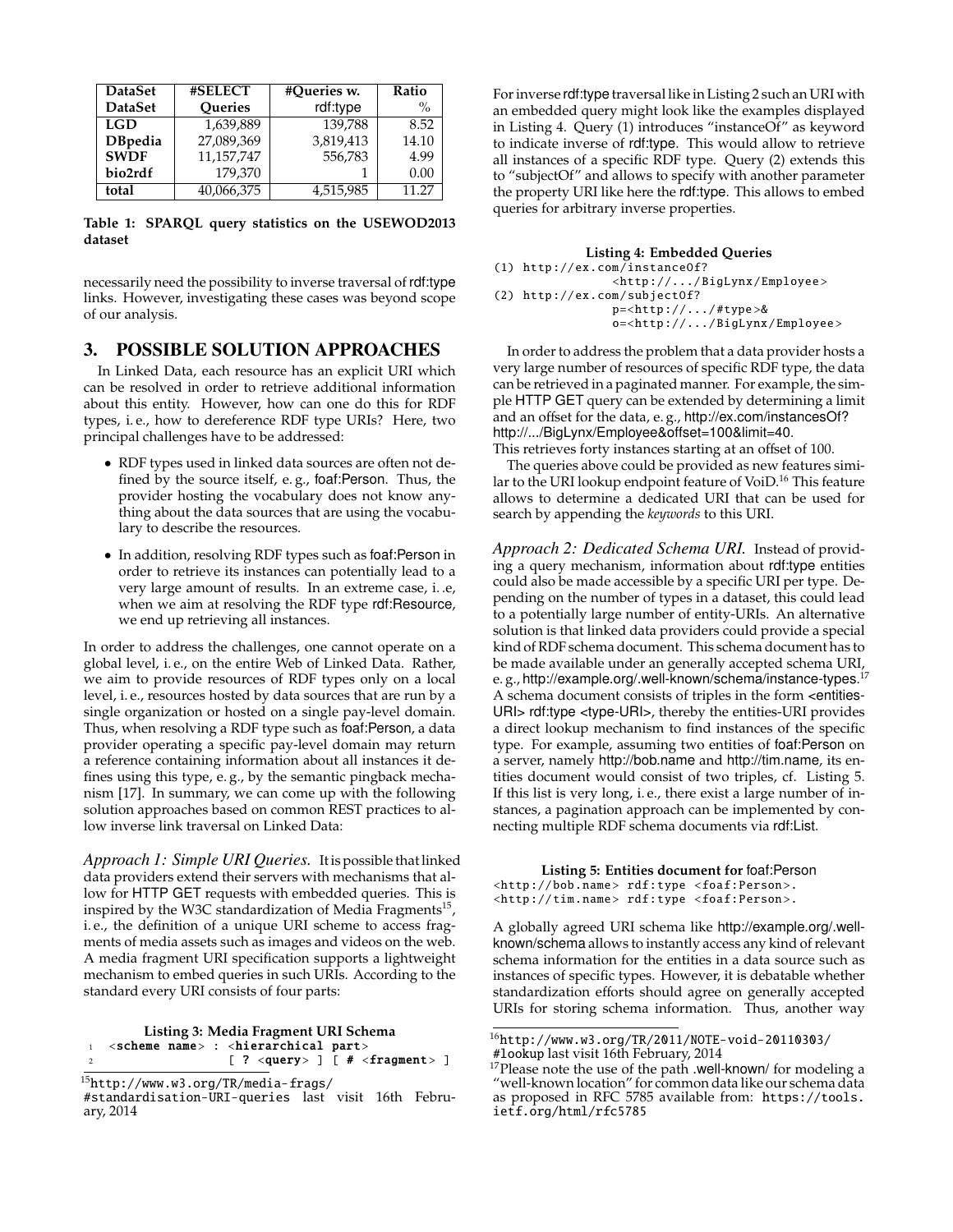would be to add a link to an instances list to a VoID metadata description of the datasets.

#### *Implementation Issues.*

Finally, we have to think about how the response to a query (Approach 1) or the type-entity documents (Approach 2) can be generated. In general, Linked Data can be provided in different means. One can distinguish three different ways of publishing and accessing LOD on the web:

**(a)** Linked data sources using a dedicated RDF infrastructure, like a triple store in the back-end. These sources may provide a SPARQL endpoint to enable for complex queries. An example of such a source is DBpedia.

**(b)** Linked data may also be provided by sources as a set of different RDF files or data dumps. An example for this could be a web server just providing a couple of FOAF<sup>18</sup> documents, in addition to personal information published on hosted websites.

**(c)**Linked data could even be embedded into existing (X)HTML documents of a website using RDF in attributes  $(RDFa)^{19}$ .

For sources of type (a) the response to an inverse link traversal could just be generated by executing a query corresponding to the request directly on the triple store. Sources of type (b) and (c) need a more sophisticated mechanism. Servers providing linked data in that way have to somehow collect the information first. If the linked data is provided in multiple RDF files, e.g. like on a FOAF server, we might extend the server by an indexing mechanism, which provides all RDF files and generates the response set. In order to also support embedded RDF, this indexing mechanism has to be extended so that it can provide arbitrary files that allow to embed RDF and identify and extract the desired information from those files.

Should an indexing service generate the pages dynamically or should we go for static index pages? The former would be space saving and more robust regarding changes in the data but has several disadvantages in terms of computational power and response times. The latter is clearly more space consuming. Depending on the data, the worse case leads to redundancy in the URIs that is linear to the number of used types. It is also less robust regarding changes in the data. There might be indices affected by the change in the data and those have to be updated. But this method has clear advantages regarding performance and response times, because all required answer sets already exist. The concrete decision on how such an indexing service is finally implemented depends on the concrete use case and the data. A static indexing brings some advantages if space is not critical but computational power, or the data is static and changes infrequent, or the amount of entities per type is reasonable, or there are strong requirements regarding the response times. In other cases, e.g., for frequently changing data or datasets with very large amounts of entities per type, dynamic indexing might be more convenient. We could also think of adaptive indexing strategies, e.g. computing only those indexes dynamically which lead to a high amount of redundancy and precompute indexes for frequently requested types.

## 4. RELATED WORK

We find a plethora of different approaches for searching Linked Open Data (and the Semantic Web in general) such as Swoogle [6], SemSearch [12], Sig.ma [19], Sindice [15], Falcons [5], Hermes [18], and LODatio [9].<sup>20</sup> Despite particular features and differences these systems have, they all have in common that they index a crawled set of semantic data. As such, they require the semantic data readily at hand for search in order to provide answers to the users' queries. LODatio does not store the instance data itself but solely relies on a schema-level index. This schema-level index allows to find sources of information on the web of data without keeping the original data. However, it still requires an initial crawl of LOD to compute the schema-level index.

Among the different approaches for semantic search, there are also some that exploit information from existing query logs. Examples are Adeyanju et al. [1] who use query logs for query term recommendations such as generalizations and specializations. Meij et al. [13] align query logs with concepts from DBpedia and conduct recommendations based on the number of concepts linking to or from these concepts. Overall, query logs provide useful information about the actual information needs a LOD client has. However, they are not used by LOD providers to compute some a-priori available indices that ease the consumption of their data. Finally, we find tools that solely rely on exploring the data in direct communication with the LOD providers. A well known example is the Tabulator system by Tim Berners-Lee [3] that allows besides viewing and browsing also editing and thus updating the data. Also Marbles<sup>21</sup> allows for browsing the LOD graph by following the outgoing edges. Given a user provided URI, it retrieves all information about it by dereferencing it. In addition, Marbles queries search engines such as Sindice and Falcons and follows RDF predicates like owl:sameAs and rdfs:seeAlso to gain further information about a resource. While the data is retrieved live, Marbles can be considered as hybrid solution as it not only makes use of other semantic search engines but also makes the graph data persistent across user sessions to allow for a more efficient access to the data. However, it does not allow to browse the data providers, e. g., by inverse type links or some simple lookup features to find the instances of particular RDF types on a LOD data source. A comprehensive overview of further LOD components and clients can be found online and includes Linked Data browsers, crawlers, data extractors, and mashup frameworks.<sup>22</sup>.

Hartig et al. [11] formalized traversal-based query execution on LOD, provide semantics for queries and analyse characteristics of such queries. Examples of graph traversal languages for RDF data are nSPARQL [16], a language with focus on navigation through RDF data. With NautiLOD [7], Fionda et al. introduced a declarative language which allows to specify portions of the web of data, defines routes and instructs agents to perform actions. They also introduce

<sup>18</sup>The **f**riend **o**f **a f**riend ontology http://www.foaf-project. org/ last visit 16th February, 2014<br><sup>19</sup>The RDFa Primer

http://www.w3.org/TR/ xhtml-rdfa-primer/ last visit 16th February, 2014

 $20$ For a comprehensive overview, please refer to: http: //www.w3.org/wiki/TaskForces/CommunityProjects/ LinkingOpenData/SemanticWebSearchEngines last visit

<sup>16</sup>th February, 2014

<sup>21</sup>http://mes.github.io/marbles/ last visit 16th February, 2014

<sup>22</sup>http://www.w3.org/wiki/TaskForces/

CommunityProjects/LinkingOpenData/SemWebClients last visit 16th February, 2014